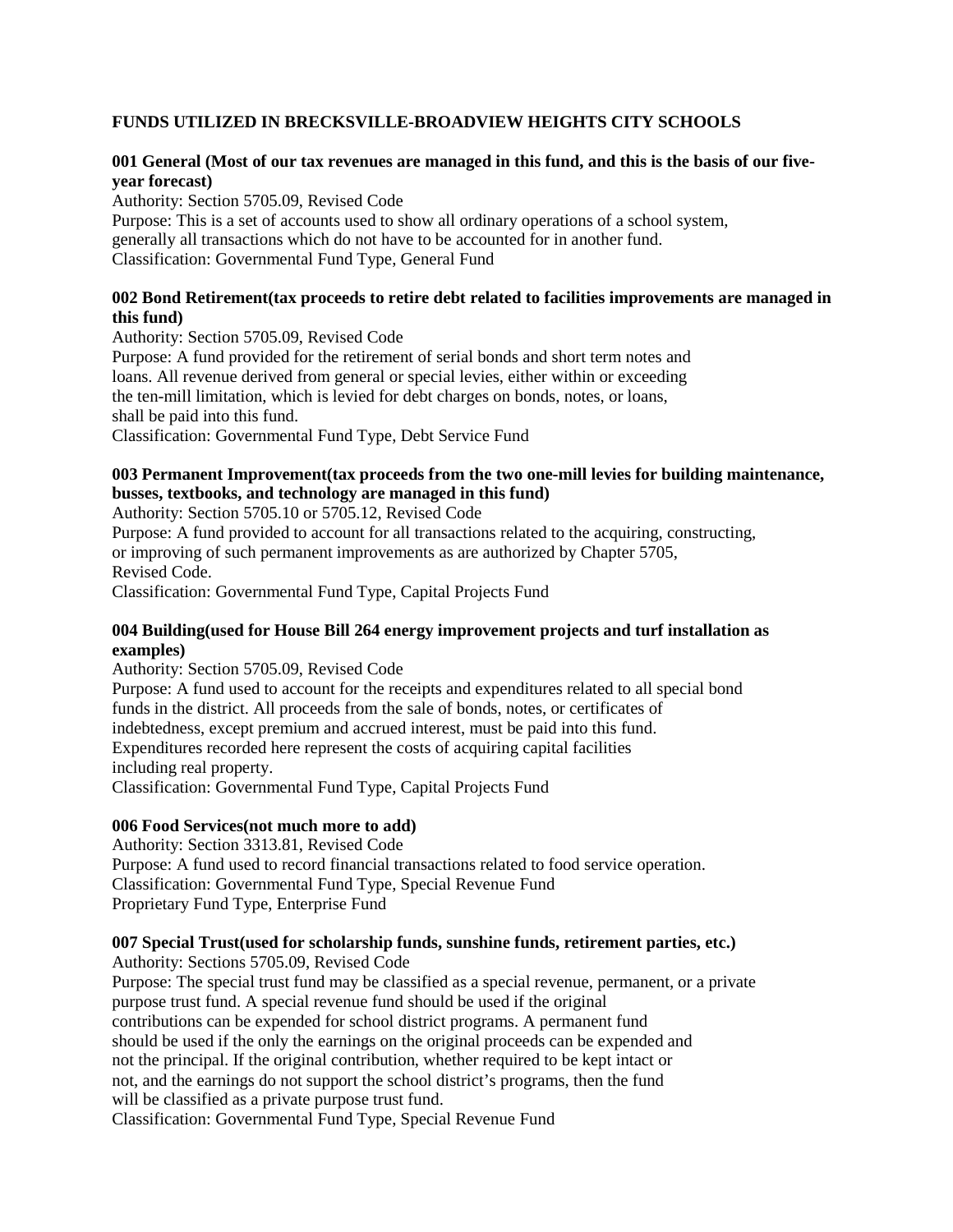Governmental Fund Type, Permanent Fund Fiduciary Fund Type, Private Purpose Trust Fund

# **009 Uniform School Supplies(used for purchase and sale of workbooks and other consumable supplies for students, and supported by some Board funds for students who receive fee waivers in accordance with Ohio law due to free/reduced lunch status)**

Authority: Section 3313.811, Revised Code

Purpose: A rotary fund provided to account for the purchase and sale of school supplies as

adopted by the board of education for use in the schools of the district. Profit

derived from such sale is to be used for school purposes or activities in connection

with the school.

Classification: Proprietary Fund Type, Enterprise Fund

### **014 Internal Services Rotary(used to manage funds for school trips such as Washington, D.C. and field trips for students)**

Authority: Section 5705.12, Revised Code. This fund requires Auditor of State permission to be established.

Purpose: A fund provided to account for operations that provide goods or services to other governmental units on a cost-reimbursement basis. The use of the fund may be applied to situations where the district acts as fiscal agent for a multi-district

program.

Classification: Proprietary Fund Type, Internal Service Fund Proprietary Fund Type, Enterprise Fund

## **018 Public School Support(used for school support fundraising accounts to supplement building activities)**

Authority: Section 5705.12, Revised Code. This fund requires Auditor of State permission to be established.

Purpose: A fund provided to account for specific local revenue sources, other than taxes or expendable trusts (i.e. profits from vending machines, sales of pictures, etc.), that are restricted to expenditures for specified purposes approved by board resolution. Such expenditures may include curricular and extra-curricular related purchases. Classification: Governmental Fund Type, Special Revenue Fund

# **019 Other Grants(used for local grants from funding sources other than State or Federal)**

Authority: Sections 5705.09, Revised Code Purpose: A fund used to account for the proceeds of specific revenue sources, except for State

and Federal grants that are legally restricted to expenditures for specified purposes. Classification: Governmental Fund Type, Special Revenue Fund Governmental Fund Type, Capital Projects Fund

# **020 Special Enterprise(used for BeeKeepers operations)**

Authority: Section 5705.12, Revised Code. This fund requires Auditor of State permission to be established.

Purpose: A fund to report any activity for which a fee is charged to external users for goods or services. This fund can also account for any activity where debt is backed solely by fees and charges, there is a legal requirement to recover costs, or the school board has decided to recover costs.

Classification: Proprietary Fund Type, Enterprise Fund

**022 District Agency(used for stale-dated checks that are placed into an unclaimed funds account)**  Authority: Section 5705.12, Revised Code. This fund requires Auditor of State permission to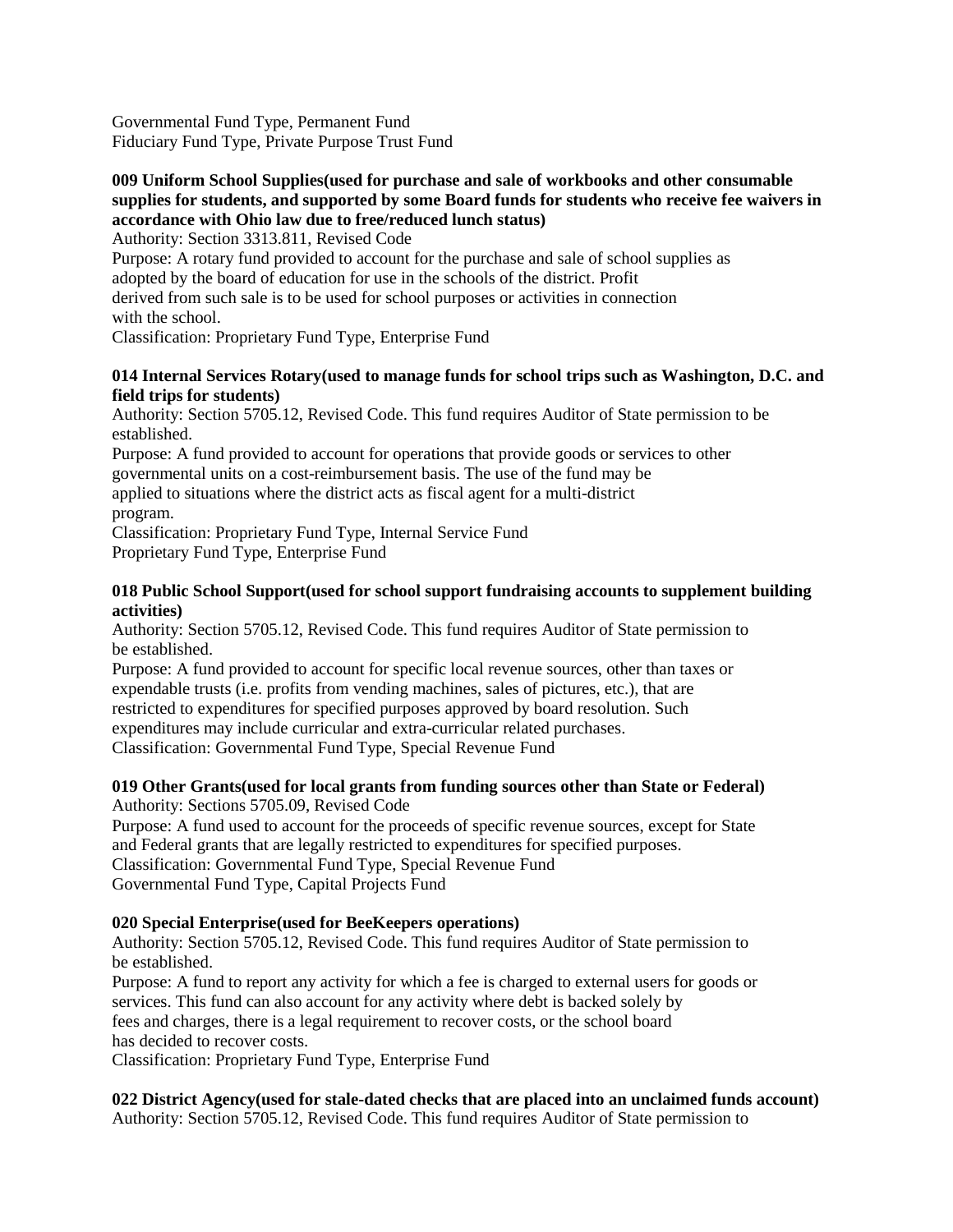be established.

Purpose: A fund used to account for those assets held by a school district as an agent for individuals, private organization, and other governmental units. Agency funds could include a central payroll account. In an agency fund, assets equal liabilities, and the fund balance is zero. Classification: Fiduciary Fund Type, Agency Fund

#### **200 Student Managed Activity(used for all student clubs and activities other than athletics)**  Authority: Section 3313.062, Revised Code

Purpose: A fund provided to account for those student activity programs which have student participation in the activity and have students involved in the management of the program. This fund typically includes those student activities which consist of a student body, student president, student treasurer, and faculty advisor. Classification: Fiduciary Fund Type, Agency Fund

# **300 District Managed Student Activity (Also Identified as Athletic Fund)(used for middle school and high school athletics and athletic department-sponsored wrestling tournament)**

Authority: Section 3315.062, Revised Code Purpose: A fund provided to account for those student activity programs which have student participation in the activity but do not have student management of the programs. This fund would usually include athletic programs but could also include the band, cheerleaders, flag corps, and other similar types of activities. Classification: Governmental Fund Type, Special Revenue Fund

# **401 Auxiliary Services (NPSS)(used for State funds received on behalf of non-public schools)**

Authority: Current Budget Bill, appropriation line item 200-511 and 200-532 Purpose: A fund used to account for monies which provide services and materials to pupils attending non-public schools within the school district. Classification: Governmental Fund Type, Special Revenue Fund

#### **432 Management Information System(no longer used after FY2012 since funding has been eliminated, but was used to manage funds received from the State for the Education Management Information System (EMIS)**

Authority: Current Budget Bill appropriation item 200-446 Purpose: A fund provided for hardware and software development, or other costs associated with the requirements of the management information system. Classification: Governmental Fund Type, Special Revenue Fund

# **440 Entry Year Programs(used for State grant funds received for entry year programs, but no longer used after FY2012 since funding has been eliminated)**

Authority: Current Budget Bill appropriation item 200-410 Purpose: To implement entry-year programs pursuant to Section 3317.024(T) of the Revised Code.

Classification: Governmental Fund Type, Special Revenue Fund

# **451 Data Communications for School Buildings(used for State grant funding received for data connectivity for student instruction and management information systems)**

Authority: Current Budget Bill appropriation line item 200-426

Purpose: A fund provided to account for money appropriated for Ohio Educational Computer Network Connections.

Classification: Governmental Fund Type, Special Revenue Fund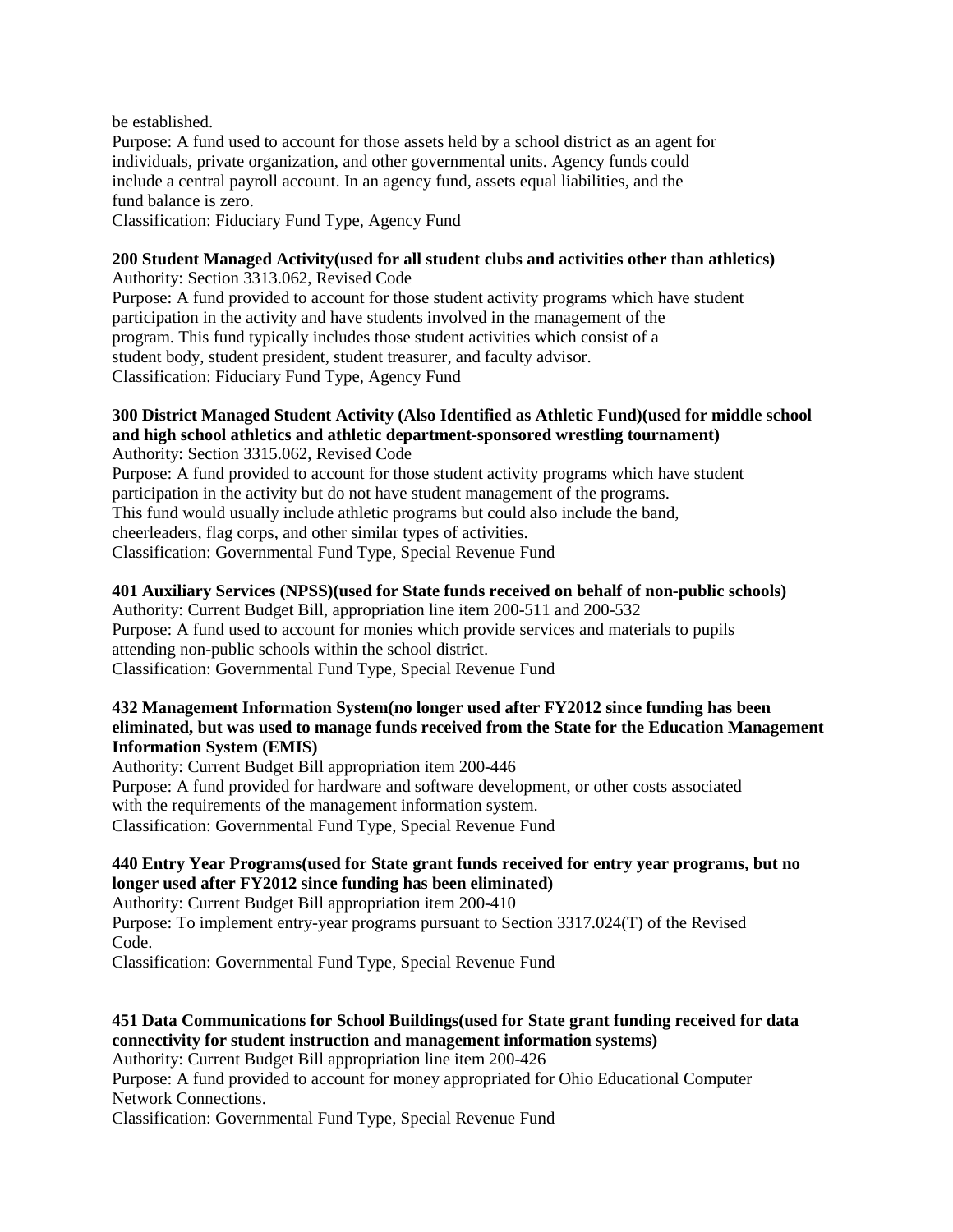**452 School Net Professional Development(used for State grant funding for technology training and development, but this program is no longer being funded)** 

Authority: Current Budget Bill appropriation line item 200-406 Purpose: A fund provided to account for a limited number of professional development subsidy grants. Classification: Governmental Fund Type, Special Revenue Fund

#### **504 Education Jobs(used for Federal stimulus funding that was received for usage in FY2011 and/or FY2012 for the purpose stated below, but no longer used after FY2012 as funding has been eliminated—these funds were incorporated into the five-year financial forecast in FY2011 and FY2012)**

Authority: Catalog of Federal Domestic Assistance #84.410

Purpose: To provide compensation and benefits and other expenses, such as support services, necessary to retain existing employees, to recall or rehire former employees, and to hire new employees, in order to provide early childhood, elementary or secondary educational and related services. Classification: Governmental Fund Type, Special Revenue Fund

# **506 Race to the Top (used for Resident Educator funding received beginning in FY13 for mentor teachers working with entry year teachers)**

Authority: Catalog of Federal Domestic Assistance #84.395

Purpose: To provide for either a new program or expansion of an existing program to support initiatives in the following areas: Standards and Assessments; Using Data to Improve Instruction; Great Teachers and Leaders; and Turning Around the Lowest-Achieving Schools. Classification: Governmental Fund Type, Special Revenue Fund

#### **516 IDEA, Part B, Special Education, Education of Handicapped Children(not much more to add, other than these are Federal grant funds passed through the Ohio Department of Education to the District)**

Authority: Catalog of Federal Domestic Assistance #84.027

Purpose: Grants to assist states in providing an appropriate public education to all children with disabilities.

Classification: Governmental Fund Type, Special Revenue Fund

# **551 Title III, Limited English Proficiency(same as fund 516)**

Authority: Catalog of Federal Domestic Assistance #84.365

Purpose: Funds to develop and carry out elementary and secondary school programs, including activities at the pre-school level, to meet the educational needs of children of limited English proficiency. These programs provide structured English language instruction, with respect to the years of study to which the program is applicable, and instruction in the child's native language to the extent necessary to allow a child to achieve competence in English. The instruction must incorporate the cultural heritage of these children and of other children in American society. The instruction must be, to the extent necessary, in all courses or subjects of study which will allow a child to meet grade promotion and graduation standards. Classification: Governmental Fund Type, Special Revenue Fund

# **572 Title I, Disadvantaged Children/Targeted Assistance(same as fund 516, with the addition that these funds are generally used for reading and math intervention for students)**

Authority: Catalog of Federal Domestic Assistance #84.010

Purpose: To provide financial assistance to State and Local educational agencies to meet the